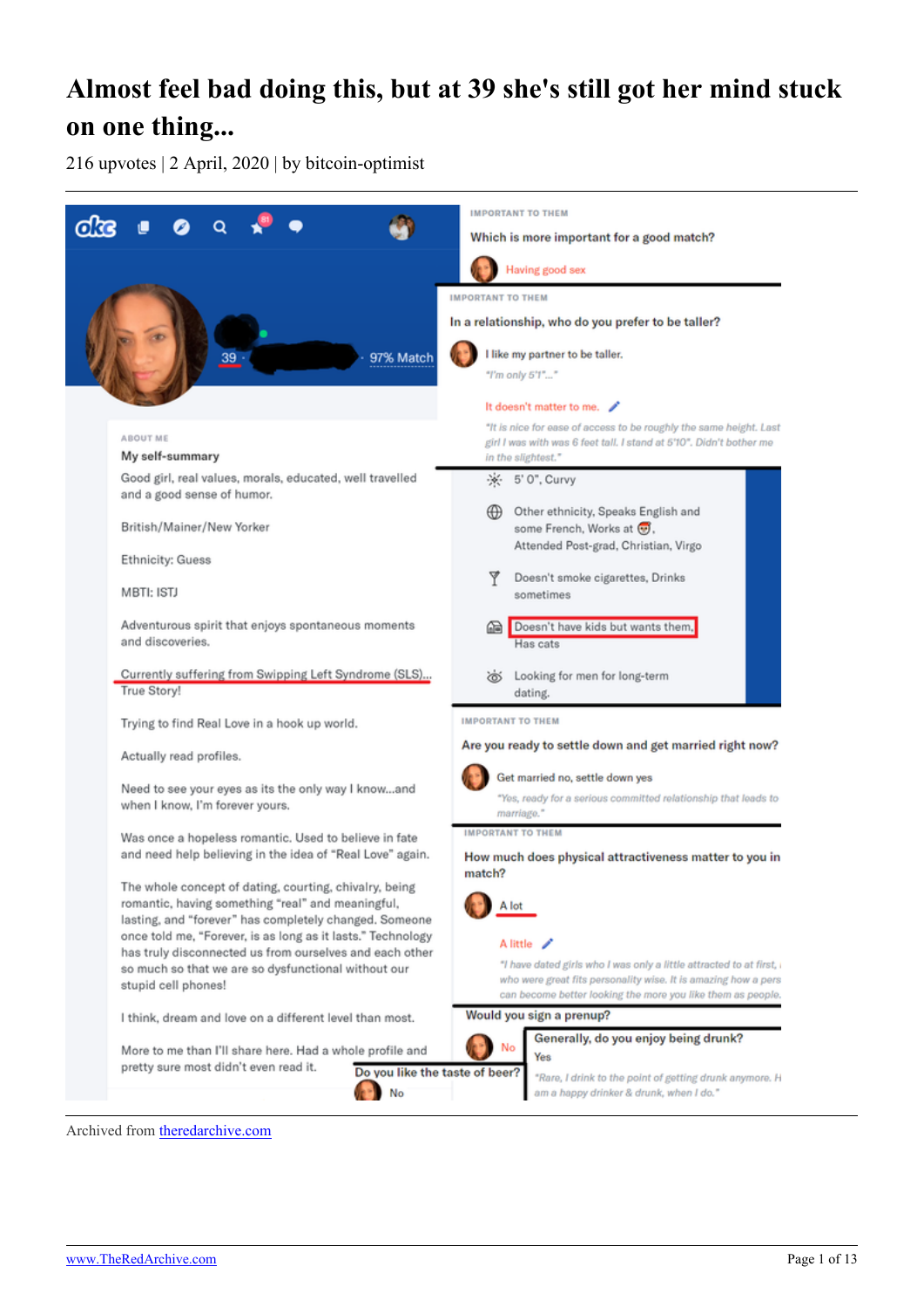# **Comments**



#### [-Numbers-](https://old.reddit.com/user/-Numbers-) • 113 points • 2 April, 2020 04:22 PI

I love this part

*"The whole concept of dating, courting, chivalry, being romantic, having something 'real' and meaningful, lasting and 'forever' has completely change"*

Yeah that concept was right there in front of you in your 20s when you chose to ignore them for the aloof 6'3 dickheads who left you on read while they were screwing their rotation of baby mamas. Too late to cash out now, granny.

Honest Solution • 57 points • 2 April, 2020 04:45 PM

I would argue that most women still ignore it in their early and mid-30's. It's like those very last chances come along and they don't realize they're getting to the very end of the line, so they do what they've always done and that's reject non-Chad's for the stupidest of reasons. Now that she's reflecting on her aloneness, it's all men's fault that she isn't being courted or loved properly when in fact she's the one who made this bed but refuses to take a nap in it.

[-Numbers-](https://old.reddit.com/user/-Numbers-) • 39 points • 2 April, 2020 05:07 PM

Sadly that's true about their 30s being no different. We're still expected to get out our violins because Chads find her repulsive and are busy with girls 19 years her junior. Gives me the warm and fuzzies seeing them suffering over the beds they themselves made

[HikageBurner](https://old.reddit.com/user/HikageBurner) • 31 points • 2 April, 2020 06:59 PM

Tfw the 39 year olds want our attention but instead we'd rather fuck their daughters.

[-Numbers-](https://old.reddit.com/user/-Numbers-) • 19 points • 3 April, 2020 12:39 AM

If you managed to pull that off a couple of decades later on a woman who ignored you back when you would have given the world for her then that is hands down one of the biggest middle fingers I can think of.

[HikageBurner](https://old.reddit.com/user/HikageBurner) • 19 points • 3 April, 2020 01:02 AM

It's our job as men who wish to stand up for ourselves to fuck the daughters of the Stacys who rejected us in high school and college.

[deleted] • 5 points • 3 April, 2020 09:57 PM

Slam dunk from this dude

[mustangfrank](https://old.reddit.com/user/mustangfrank) • 6 points • 4 April, 2020 07:16 PM

Tfw the 39 year olds want our attention but instead we'd rather fuck their daughters.

Soooooooooooooooooooo true.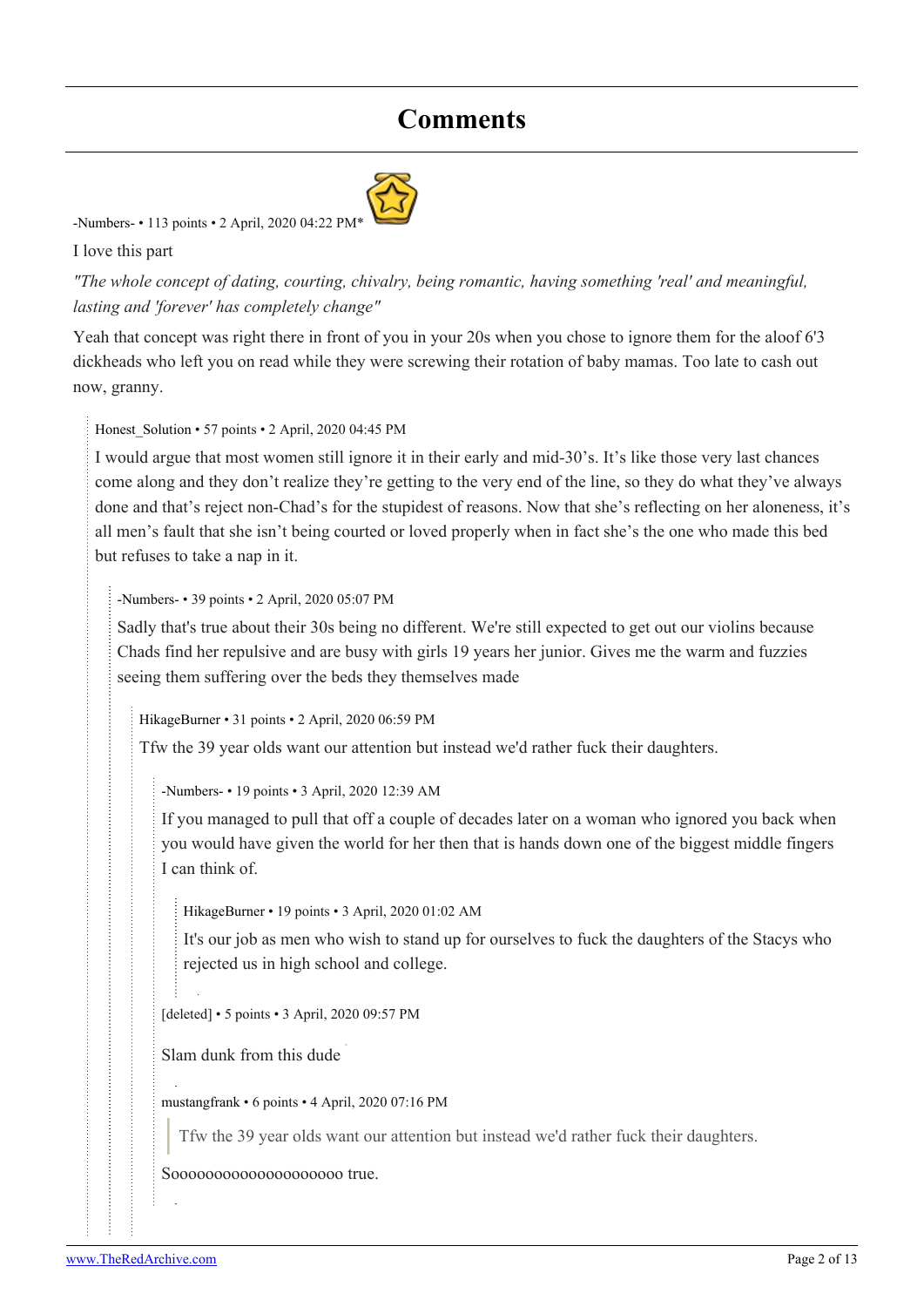[Rahim556](https://old.reddit.com/user/Rahim556) • 3 points • 5 April, 2020 04:24 AM

*21* years her junior FTFY

[deleted] • 28 points • 2 April, 2020 07:02 PM

Women stop maturing about mid puberty and they don't start maturing again until men start ignoring them. A pre-wall woman is literally a child mentally.

[user\\_miki](https://old.reddit.com/user/user_miki) • 9 points • 3 April, 2020 12:55 PM

I'm an old dude and I found that some women never mature.I know personally some >60 old laddies making girly weird faces(they think that is flirting) and behaving like a spoiled 20 year old girls when asking some favors from a man.

It is really creepy to see that.

[maruadventurer](https://old.reddit.com/user/maruadventurer) • 4 points • 4 April, 2020 01:39 PM

Under the patriarchy of old, women were not required to mature so long as:

They raised the kids,

Maintained their duties on the homestead. (which is quite enough by the way.)

Being an old dude myself which would you rather come home to? A wife who has man handled the rug rats all day long but still has a smile on her face to see you home? Or some full fledged man-bitch with an attitude griping the bills have not been paid? Yeah me too.

The feminists are at war with their inner selves. Be the neutral country and refuse to participate. Its your only choice. Men cannot change women, only other women can do that.

[rvail136](https://old.reddit.com/user/rvail136) • 1 point • 5 April, 2020 12:19 PM

Except most "old women" has long since lost interest in sex...the only thing that an "old" man expects from them!

[I-am-the-lul](https://old.reddit.com/user/I-am-the-lul) • 7 points • 3 April, 2020 12:01 AM

I heard that factoid from watching both Donovan Sharpe and Coach Greg Adams.

[deleted] • 3 points • 3 April, 2020 02:12 PM

I made a video about that a long time ago but YouTube took it down for hate speech. I personally believe a lot of it is simply the fact that women go through puberty between about 9-15 and puberty is when the brain does a lot of development so they get kind of frozen in that teen and tween mindset. Then because life is so easy for pre-wall women, they are never forced to grow beyond that.

[deleted] • 1 point • 3 April, 2020 04:39 PM

Women evolved to nurture and then maintain friendship with their offspring. The nurture is for their babies development early on and to keep the woman interested in their survival. The friendship is for the woman later on, so that the children continue to take care of their mammas. That is why they don't mature past the post-pubescent expectations of mental development. The reason this works is because men take care of innocent children and are triggered to take care of women at that level of mental faculty.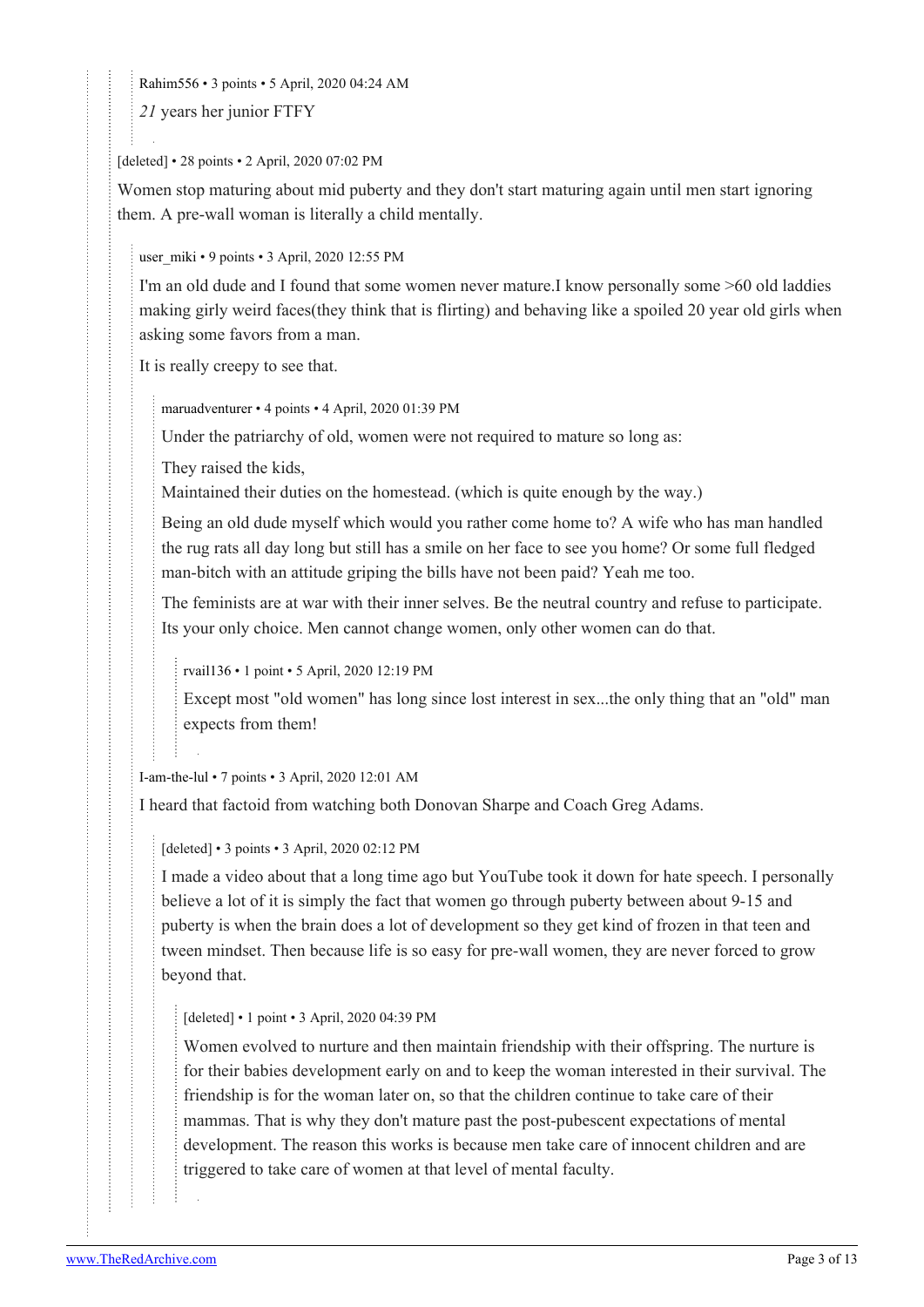[ZealousMaths](https://old.reddit.com/user/ZealousMaths) • 4 points • 4 April, 2020 01:28 AM

I don't think they even consciously ignore them. I think its automatic. Unless the guy actively presents himself, its like walking by a stranger.

That's the best way to describe it.

[mustangfrank](https://old.reddit.com/user/mustangfrank) • 6 points • 4 April, 2020 07:15 PM

Just like the site says

Women in their 20s have *[numerous](https://i.imgur.com/X7t8NGm.png)* [opportunities](https://i.imgur.com/X7t8NGm.png) to date the decent men they claim to want, but they consistently [reject](http://archive.is/BCoOa) or [friendzone](https://imgur.com/Hg95Ll9) these men for jerks and promiscuity. She [takes advantage](http://archive.is/RQKI1) of a man's kindness for attention and favors, then [accuses](http://archive.is/2mIAi) him of thinking he was entitled to sex just for being nice.

But when she's in her 30s with [depreciating looks,](https://i.imgur.com/D0CvYxy.png) jerks who [won't commit,](http://archive.is/ABqSD) the likelihood of being a [single](https://singlemotherguide.com/single-mother-statistics/) [mom](https://singlemotherguide.com/single-mother-statistics/), and the social pressure from her married friends, she asks "Where have all the good men gone?"[[1](http://archive.is/q1cq1)][[2](http://archive.is/l20zp)] Funny how back when she was chasing the bad boys he was a "NiceGuy<sup>TM"</sup> unworthy of dating, but now that she's past her prime and needs a bailout he's a ["real man"](http://i.imgur.com/7qQhCMI.png) who treats her with respect.

[CWSwapigans](https://old.reddit.com/user/CWSwapigans)1 points 4 April, 2020 03:53 PM **[recovered]**

Is this sub openly for men who are bitter that other men are getting laid and blame women for it? Or am I misunderstanding the nature of the misogyny in here?

[-Numbers-](https://old.reddit.com/user/-Numbers-) • 3 points • 4 April, 2020 04:26 PM

Is this sub openly for men who are bitter that other men are getting laid and blame women for it?

In my opinion, no not even close. In fact if you actually pay attention a lot of guys here have no problem getting laid (plenty have even had the awful experience of being married) but even if they aren't does that make the exposure of the horrible dating scene any different?

Or am I misunderstanding the nature of the misogyny in here?

Yes the problem seems to be you. Exposing true nature does not equal hate. I don't know what it is with society today turning something they don't agree with into extreme bullshit like hatred, racism, or homophobia. It's getting really old. I have yet to see any person here openly say they hate women. This amazing sub is more like walking into a courtroom and presenting your case as "here's exhibit A, here's exhibit B, etc. on why dating/mingling with the opposite sex sucks and why you should focus on yourself". You're free to ignore this place and go back to whatever happy go lucky utopian sub that you came from?

[jkballzer](https://old.reddit.com/user/jkballzer) • 54 points • 2 April, 2020 04:28 PM

"I think, dream, and love on a different level than most" Also sex is most important and you must be tall  $\Box$  $\Box$ 

[bitcoin-optimist](https://old.reddit.com/user/bitcoin-optimist)[\[S\]](https://theredarchive.com/r/WhereAreAllTheGoodMen/comments/fto0q7/almost_feel_bad_doing_this_but_at_39_shes_still/) • 29 points • 2 April, 2020 04:47 PM

Glad someone said it  $\Box$ , and it keeps going and going...

## <https://i.imgur.com/79EPuxj.png>

[rvail136](https://old.reddit.com/user/rvail136) • 1 point • 5 April, 2020 12:23 PM

I think she's dedicated to having sex with her cat...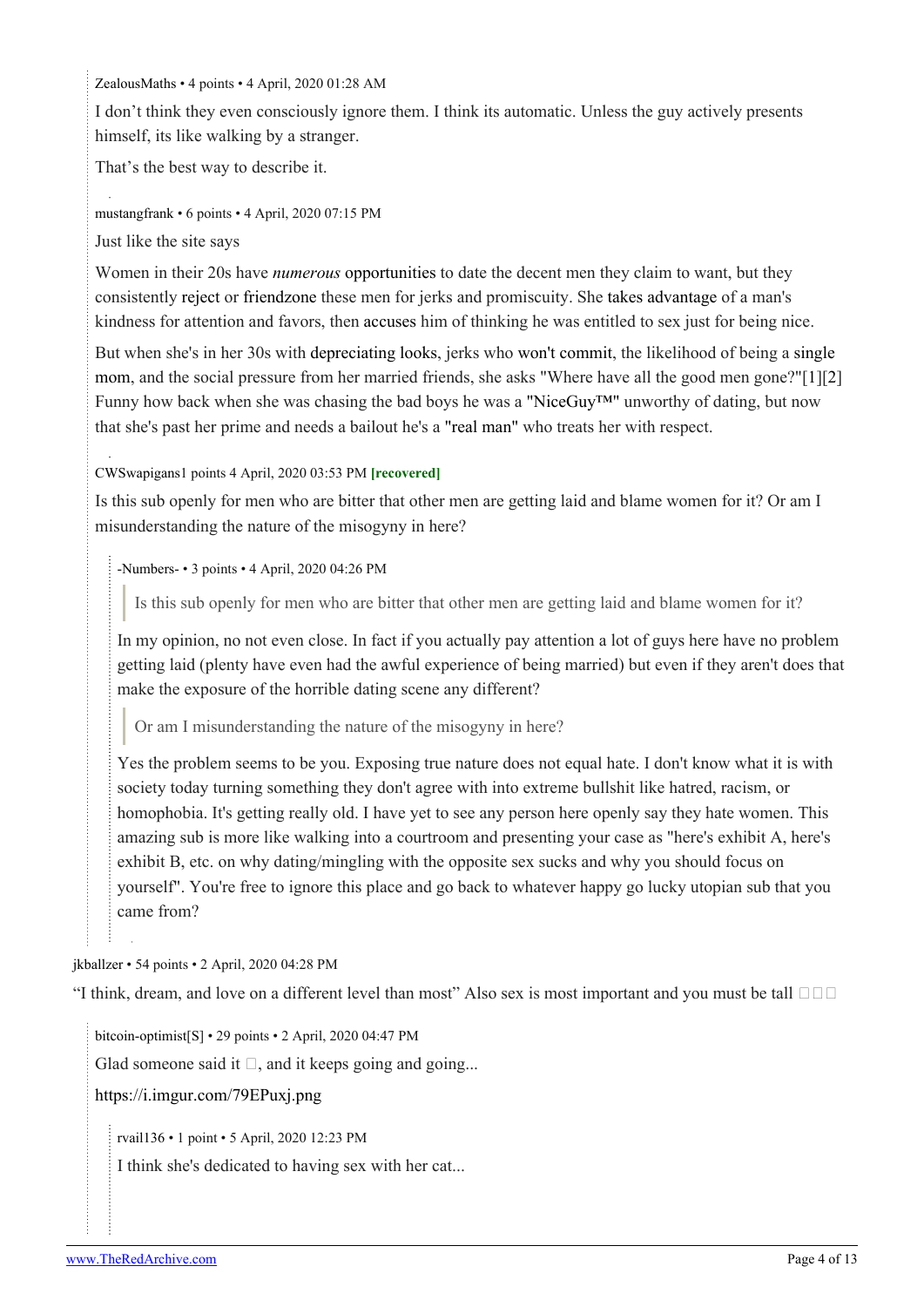JK, she an incipient cat woman. She'll end up bitter, old and alone...except for her cats!

[mustangfrank](https://old.reddit.com/user/mustangfrank) • 1 point • 4 April, 2020 07:18 PM

What is more important than height?

[loneliness-inc](https://old.reddit.com/user/loneliness-inc) • 44 points • 2 April, 2020 05:19 PM

Currently suffering from swipe left syndrome (SLS)... True story!

Also....

39

 $\Box$  $\triangle$  $\Box$ 

I wonder what the problem might be....

I have an idea: could it possibly be that she's been rejecting good men for the majority of her life?

She's 39. Her 18th birthday was 21+ years ago... she probably got started on rejecting good men while in middle school, but even if it started at 18, it's still most of her life....

And she isn't done yet, as expressed by her suffering from swipe left syndrome.

Lady, you're 39. You're almost old enough to be a grandma. You can't afford to keep rejecting good men, but what do I know? Enjoy your cats, boxed wine and your trusty crusty dolphin vibrator....  $\Box$ 

[deleted] • 17 points • 2 April, 2020 07:05 PM

God. The last woman I went out with wasn't even born yet when she was 18. I'm 38.  $\Box$ 

[jmpires](https://old.reddit.com/user/jmpires) • -1 points • 3 April, 2020 12:08 PM

Well, one of my workers, not being exactly a role model for anyone, is a grandpa since he was 35, and his wife must be the same age... I guess no need for "almost"

Honest Solution • 40 points • 2 April, 2020 04:20 PM

Stupid women like this make their own problems. It's not that she doesn't have options, it's that the options she has she thinks she "deserves" better.

[deleted] • 14 points • 2 April, 2020 05:05 PM

I hope she really doesn't have any. Let her cats and busted eggs keep her company.

[ZealousMaths](https://old.reddit.com/user/ZealousMaths) • 2 points • 4 April, 2020 01:35 AM

I wonder if some women don't neuter their cats so by the cat giving birth they feel like grandmothers...

[deleted] • 1 point • 4 April, 2020 07:47 AM

Who knows? But too late is too late.

[lorum\\_ipsum\\_dolor](https://old.reddit.com/user/lorum_ipsum_dolor) • 12 points • 2 April, 2020 09:21 PM

It's like a crackhead thinking they could beat their addiction if they could just score better crack.

edit: spelling

[TheApricotCavalier](https://old.reddit.com/user/TheApricotCavalier) • 4 points • 3 April, 2020 02:07 AM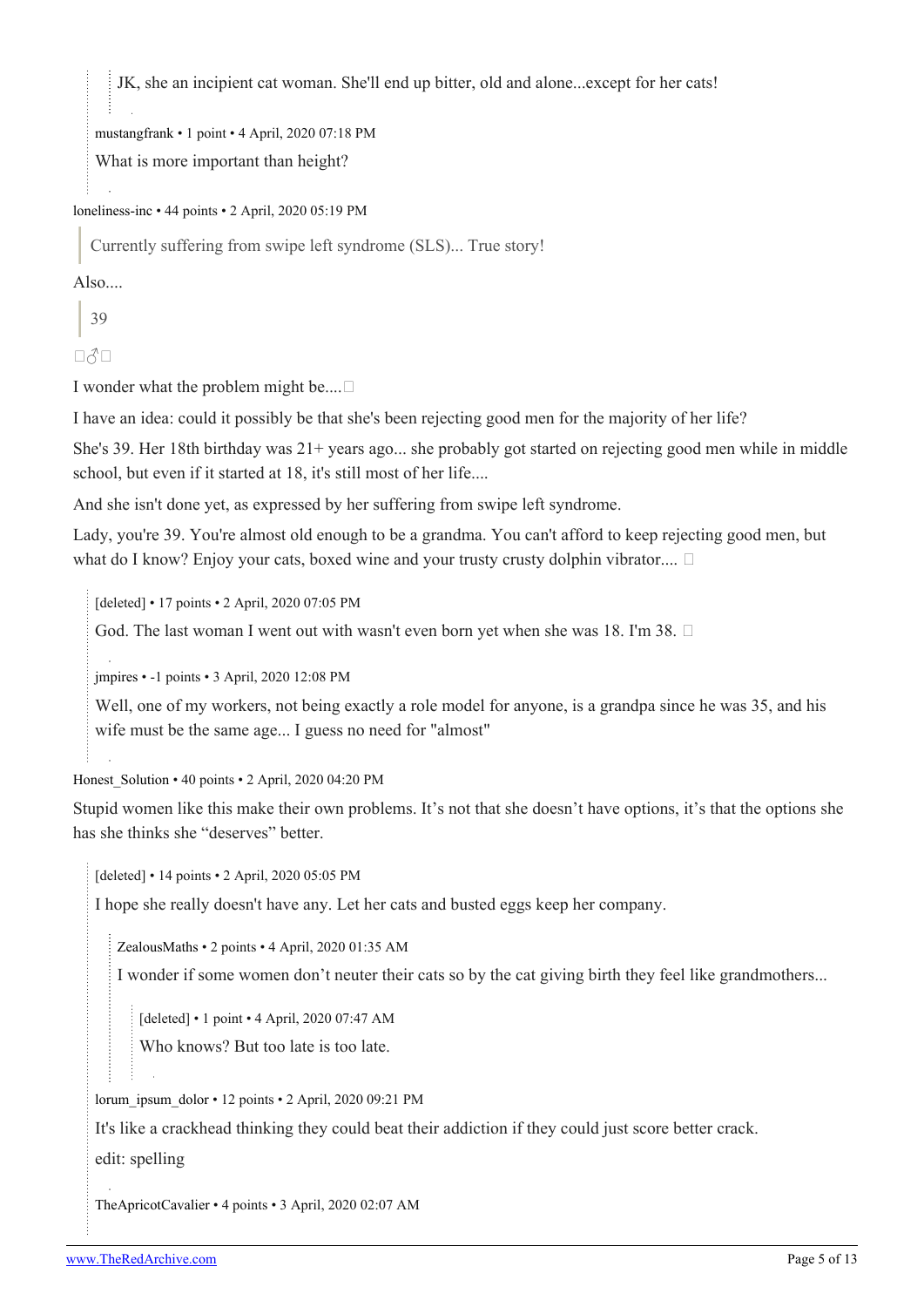If people ever got what they deserved, a lot of people are in for a rough ride

[Traksimuss](https://old.reddit.com/user/Traksimuss) • 3 points • 3 April, 2020 05:19 AM

I always say "your looksalike is your orbiters. Anything better you can get only for a night".

[goodmansaysfuckyou\[](https://old.reddit.com/user/goodmansaysfuckyou)[M\]](https://theredarchive.com/r/WhereAreAllTheGoodMen/about/moderators) [score hidden] 2 April, 2020 04:00 PM stickied comment

Thanks for the post OP. I'm going with "leftovers" for this one since she spends most of the time bitching about how chivalry is dead and no one believes in forever love anymore and I am pretty sure that she didn't give a shit about forever and long term commitment when she was younger and had options that disappeared as she face planted the wall.

[bitcoin-optimist](https://old.reddit.com/user/bitcoin-optimist)[\[S\]](https://theredarchive.com/r/WhereAreAllTheGoodMen/comments/fto0q7/almost_feel_bad_doing_this_but_at_39_shes_still/) • 15 points • 2 April, 2020 04:08 PM

Wish I could have included all the questions. It is obvious she got around and that's only recently changed. The sad thing is you can tell she genuinely wants kids and she still thinks that option is on the table. I kept wondering, "What in the world were you thinking waiting?"

[deleted] • 8 points • 2 April, 2020 07:00 PM

She believed the lie that feminism pushes. That she could ride the carousel all through her twenties, go to school, get a job, and that when she was ready prince charming would be waiting with open arms.

[siuside](https://old.reddit.com/user/siuside) • 4 points • 2 April, 2020 06:26 PM

Dunno OKC, but is that profile pic on the top right corner yours? Might want to do something about it ;) (And you got some 'splaining to do my man)

[bitcoin-optimist\[](https://old.reddit.com/user/bitcoin-optimist)[S](https://theredarchive.com/r/WhereAreAllTheGoodMen/comments/fto0q7/almost_feel_bad_doing_this_but_at_39_shes_still/)] • 4 points • 2 April, 2020 06:34 PM

If women want to track me down from a pixelated thumbnail, let them. :)

[TheApricotCavalier](https://old.reddit.com/user/TheApricotCavalier) • 3 points • 3 April, 2020 02:05 AM

It is sad what they do to themselves, and the world. I wish they wouldn't make such poor decisions, but I have no control in the matter

[deleted] • 9 points • 2 April, 2020 06:58 PM

Chivalry is dead, and women killed it. - Dave Chappelle.

[MachoToughGuy](https://old.reddit.com/user/MachoToughGuy) • 1 point • 7 April, 2020 10:36 PM

...she spends most of the time bitching about how chivalry is dead and no one believes in forever love anymore

She can thank feminism for that.

[goodbye2017hello2018](https://old.reddit.com/user/goodbye2017hello2018) • 34 points • 2 April, 2020 05:16 PM

Wow, another 39 year old chick that used a 10 year old photo for her profile.

Seems to be the norm nowadays.

[ZealousMaths](https://old.reddit.com/user/ZealousMaths) • 1 point • 4 April, 2020 01:39 AM

"I can look this way with makeup"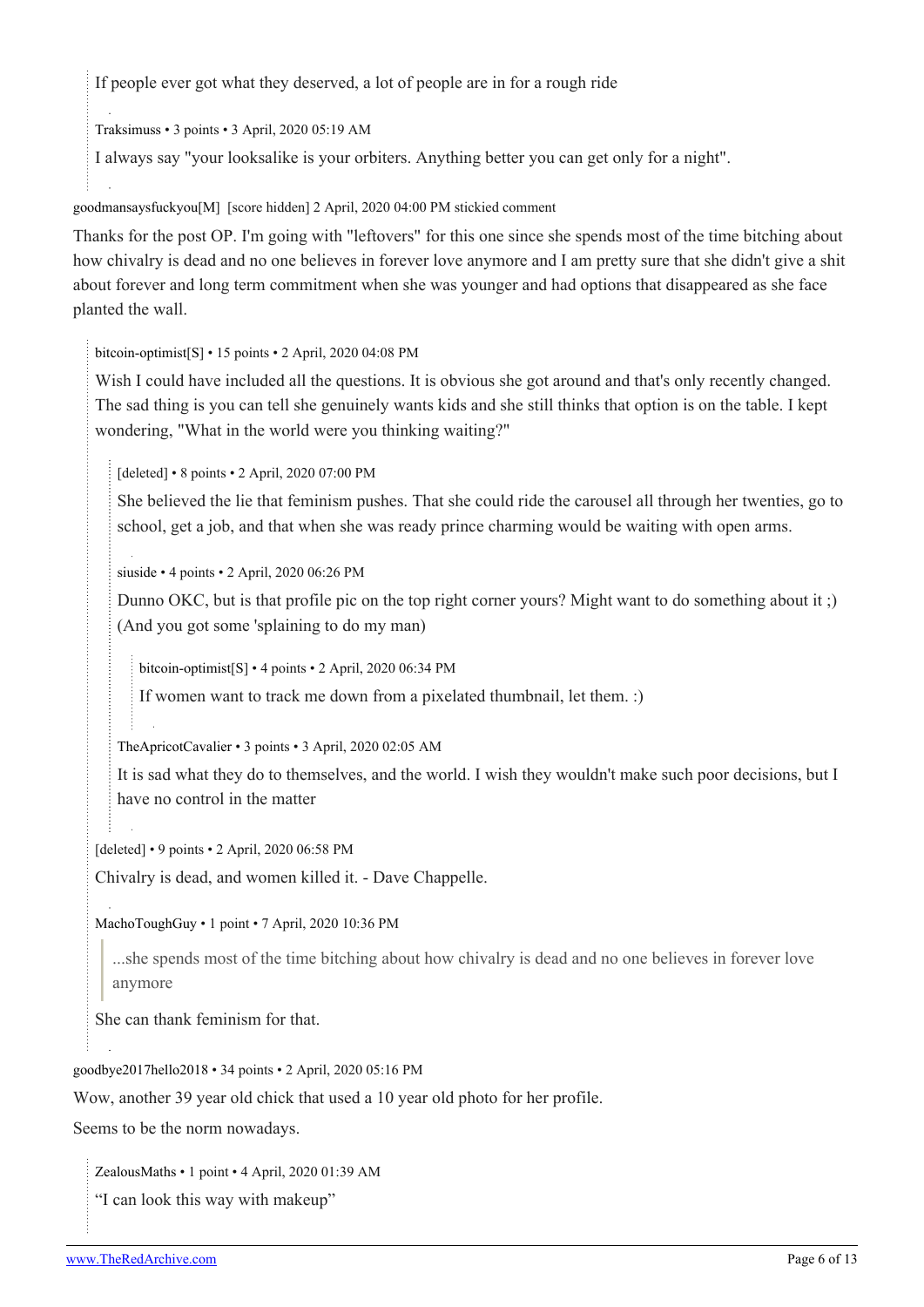$-0r-$ 

"Proper photoshop isn't lying. It's called being presentable."

### [lurkerhasarisen](https://old.reddit.com/user/lurkerhasarisen)2 points 2 April, 2020 05:22 PM **[recovered]**

"Christian"

Get married: "No"

Most important thing for having a good match: "Having good sex"

### [You don't say...](https://external-content.duckduckgo.com/iu/?u=http%3A%2F%2F4.bp.blogspot.com%2F-K3VlA58T2I8%2FUoDmb09hl6I%2FAAAAAAAABxA%2FPctgap8z2zI%2Fs1600%2FNot%2Blike%2Bthe%2Bother.png)

[Typo-MAGAshiv](https://old.reddit.com/user/Typo-MAGAshiv) • 21 points • 2 April, 2020 07:33 PM

Consistency is a tool of the patriarchy!

Also this gem: "when I know, I'm forever yours". Yet she's not with any of her exes...

[OracleofFl](https://old.reddit.com/user/OracleofFl) • 6 points • 3 April, 2020 04:18 AM

Consistency is a tool of the patriarchy!

Love it!

 $\Box$ 

[Typo-MAGAshiv](https://old.reddit.com/user/Typo-MAGAshiv) • 6 points • 3 April, 2020 08:38 AM

I stole that from [/u/loneliness-Inc](https://theredarchive.com/u/loneliness-Inc)  $\square$ 

[loneliness-inc](https://old.reddit.com/user/loneliness-inc) • 2 points • 3 April, 2020 02:35 PM

[awells1](https://old.reddit.com/user/awells1) • 3 points • 3 April, 2020 11:41 AM

I hate that, like just don't claim it, how does saying Christian make your profile any different? Just leave it off. You think God is going to let you into heaven based on what your dating profile says

[lurkerhasarisen1](https://old.reddit.com/user/lurkerhasarisen) points 3 April, 2020 12:24 PM **[recovered]**

I see your point, but have a different take on it. Religious affiliation is extremely important to a lot of people. I did not even remotely consider the possibility of marrying a woman who was not a Christian, for example, and my wife would not have been interested in me if I hadn't been one.

That said, I don't see the point in her *claiming* a religion she doesn't *practice*. By her profile she is sending a very strong signal that she's 1) not serious about one of the most basic "*Thou Shalt Not's*" of the Christian faith (fornication), but also that she doesn't understand *anything* about Christian matrimony.

She can be a practicing Christian or she can be a THOT, but she can't be both at the same time, and it's very clear what her choice is.

[ZealousMaths](https://old.reddit.com/user/ZealousMaths) • 1 point • 4 April, 2020 01:38 AM

I bet I know more of the Bible than she does. All the "thou shall submit to thy husband" content alongside a few choice bits.

But she'd probably call herself an Adventist or some eclectic sect and refuse to talk about her favorite verse and run, leaving behind by ignorance her Latin Roman Catholic Bible "stand-in."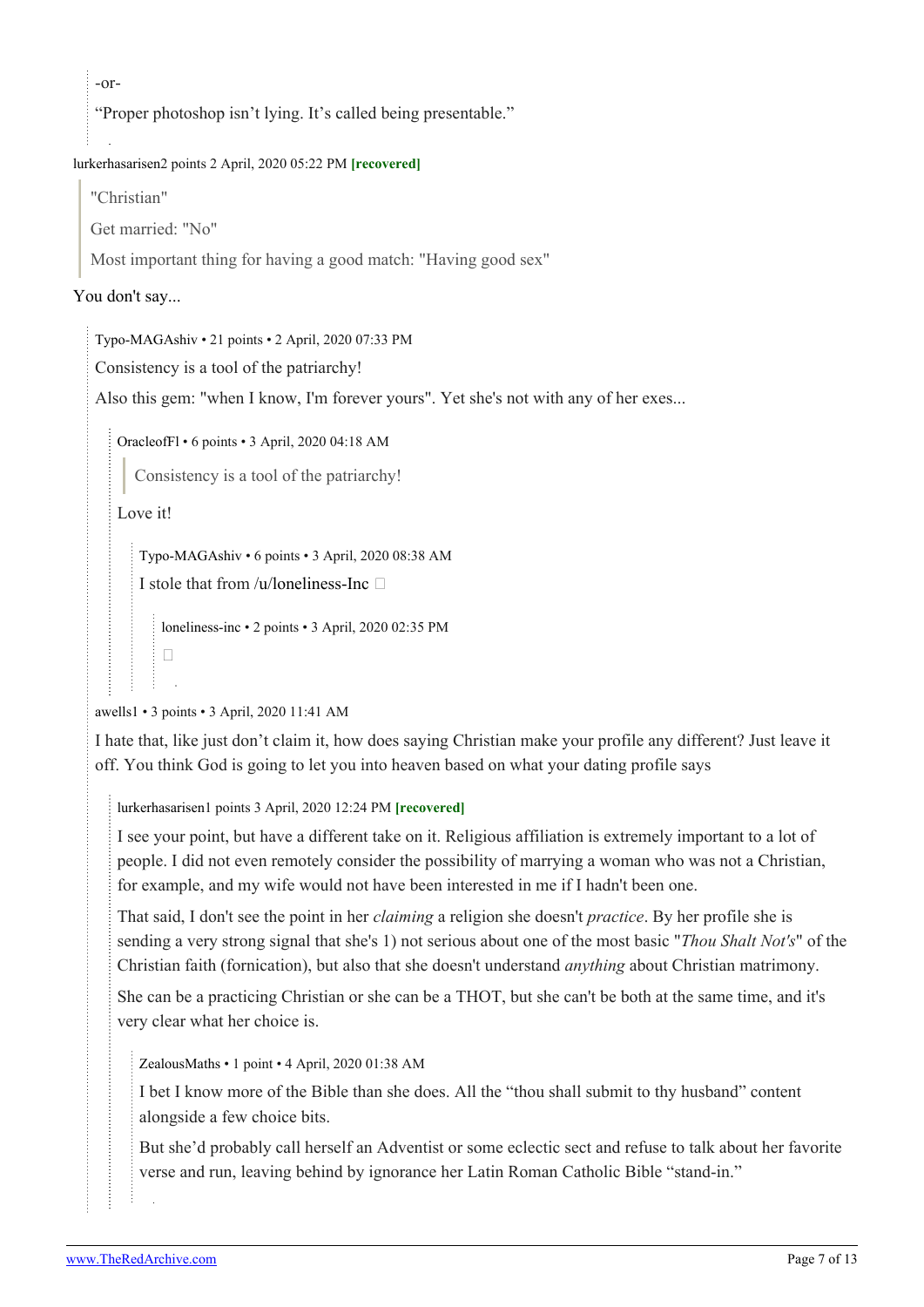[Gichboi](https://old.reddit.com/user/Gichboi) • 25 points • 2 April, 2020 05:18 PM

"Technology has disconnected us from ourselves ", she said...on an online hookup platform

[deleted] • 19 points • 2 April, 2020 05:07 PM

Get married no, settle down yes

What'cha waiting for, granny?

[ZealousMaths](https://old.reddit.com/user/ZealousMaths) • 2 points • 4 April, 2020 01:40 AM

She has a massive inheritance, wants the kids, but doesn't want to share inheritance.

Dad left behind his hooker and blow money. Don't tell her.

[piph333](https://old.reddit.com/user/piph333)3 points 2 April, 2020 06:00 PM\* **[recovered]**

I don't get the rationale around refusing to sign a pre-nup. It's a sign of "real love", not cause for offence. Smh

[ZealousMaths](https://old.reddit.com/user/ZealousMaths) • 1 point • 4 April, 2020 01:41 AM

Love is essentially scam anyway. It's unequal and based largely on faith and ignorant of equal reciprocity. I can see blood ties only and even that, we all can agree, depends.

[deleted] • 16 points • 2 April, 2020 06:57 PM

Assuming that picture isn't ten years old she isn't bad looking. But at thirty-nine you are rolling the dice on down syndrome babies.

[deleted] • 4 points • 2 April, 2020 08:11 PM It's ols pic

[Rottinghere](https://old.reddit.com/user/Rottinghere) • 18 points • 2 April, 2020 09:13 PM

#### *"well travelled"*

We all know what that means.

[I-am-the-lul](https://old.reddit.com/user/I-am-the-lul) • 5 points • 3 April, 2020 12:05 AM She has welcomed so much foreign semen into her orifices.

[ZealousMaths](https://old.reddit.com/user/ZealousMaths) • 2 points • 4 April, 2020 01:48 AM

For some conceptions, it really is WWIII.

[meerita](https://old.reddit.com/user/meerita) • 15 points • 2 April, 2020 05:29 PM

She may look for a comedian job:

- 1. Good girl. Yeah, right.
- 2. Real values: Yeah, right. 36 not married with kids on their 10s bad signal.
- 3. Educated. I see where your education lead you.
- 4. Morals. Yeah, slut morals.
- 5. Well traveled: travel whore. Who knows how many Vladimir and Jammals she sucked for free travel.
- 6. Good sense of humor. I see it, good profile!

And more, of course: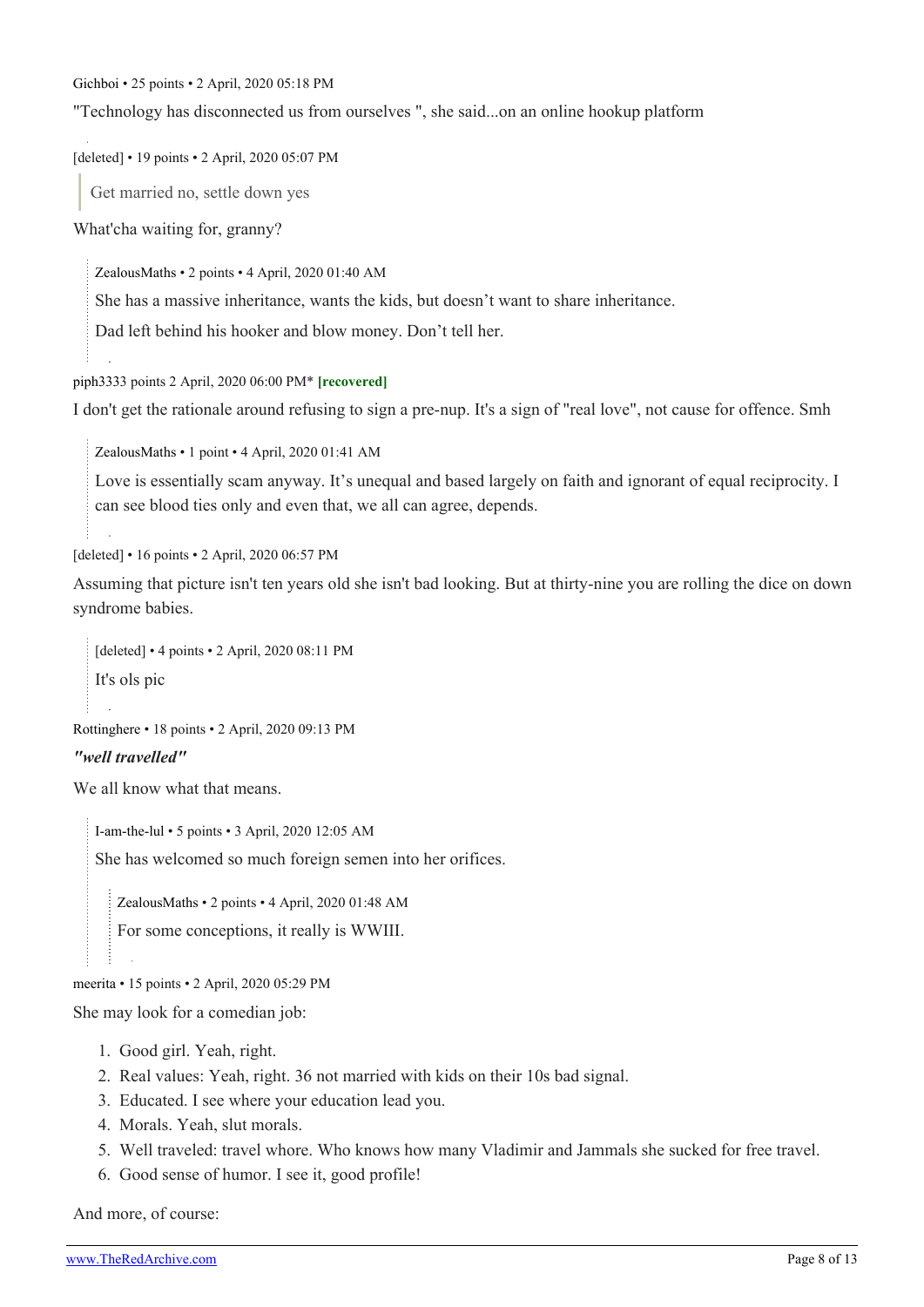- 1. british ,mainer, new yorker. As if that matters.
- 2. Ethnicity: yeah, you love racists, like you.
- 3. Adventurous. Of course, you have no life, anything that takes out of your confort zone is nice.
- 4. SLS, woa, looking for mr. right alfa rich pacified man. Sorry not happening.
- 5. Trying real love. LOLOL
- 6. Actually read profiles. Sure.
- 7. Need to see your eyes as its teh online way. No, you know that's not true, you will fall in love with who i am and what can i do. Not my eyes.

[RRFdev](https://old.reddit.com/user/RRFdev) • 4 points • 2 April, 2020 11:41 PM

Every woman trying to settle down acts like a bible-thumper and a racist. There's no surprise there.

[ZealousMaths](https://old.reddit.com/user/ZealousMaths) • 2 points • 4 April, 2020 01:47 AM

Tells you what men she saw as exotic fun...and now that a stable family is heavily desired gotta find a soft easy guy fit the hole.

I don't see how women would explain otherwise. Who makes such specific demographic demands unless trying to hide something of that nature?

What is it? Is that Crenshaw, that 6'4" easygoing black swimmer no longer good enough around West London because he devotes time more to teaching kids and not making you money? Rakesh from banking left you and didn't take you into his BMW payed for by his Barclays position? Or was it "Oppa" who you fetishized for KPOP that didn't see you as an ideal wife and once he found out why you dated him you broke up so you could have the final say?

I am serious about this point.

[deleted] • 11 points • 2 April, 2020 09:20 PM

*"Adventurous spirit that enjoys spontaneous moments and discoveries."*

Translation: Great for a pump n dump but terrible prospect for a long term relationship due to malignant hypergamy, becoming bored easily, and general RPS (Restless Pussy Syndrome).

[ZealousMaths](https://old.reddit.com/user/ZealousMaths) • 2 points • 4 April, 2020 01:49 AM

Dopamine hitch hiking, cock goblin experimentalist that secretly likes when you get her angry for trying to approach other girls right in front of her...

[deleted] • 2 points • 5 April, 2020 04:49 AM

Women say they don't want to play mind games. That is false. Women want to play MAJOR mind games, but only when they have the upper hand.

[kyledontcare](https://old.reddit.com/user/kyledontcare) • 9 points • 3 April, 2020 12:46 AM

Sorry ISTJ people are not exactly adventurous and spontaneous.

[StingRayFins](https://old.reddit.com/user/StingRayFins) • 8 points • 2 April, 2020 07:45 PM

Almost 40... that's about 25 YEARS of sleeping around and riding the carousel. Think about that.

[OracleofFl](https://old.reddit.com/user/OracleofFl) • 4 points • 3 April, 2020 04:38 AM

Uh...I would say the odds are better than  $50/50$  she is lying and is  $40+$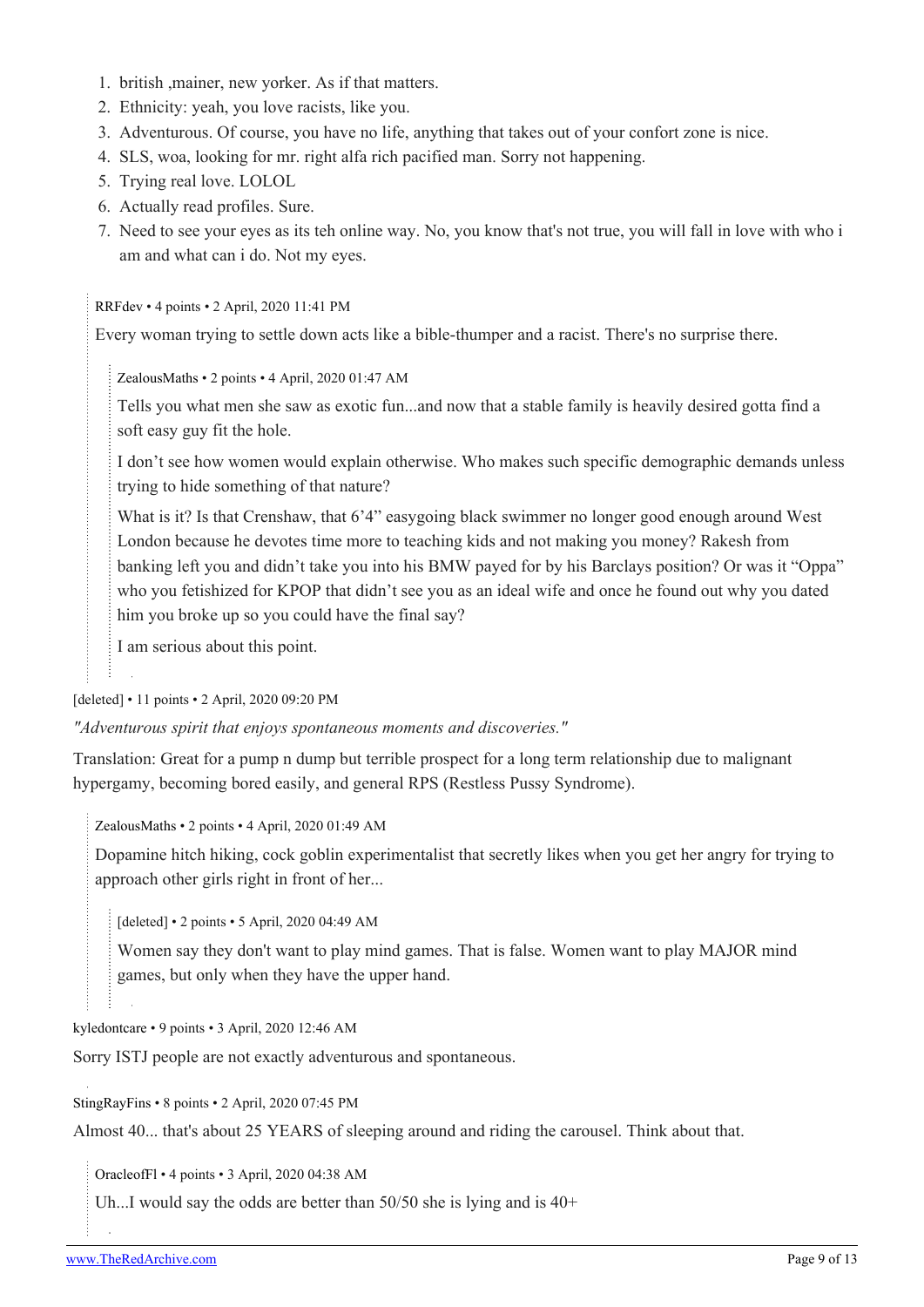[WeWillAllDie666](https://old.reddit.com/user/WeWillAllDie666) • 3 points • 3 April, 2020 06:02 AM

not only that but she will have probably spent those years where guys have been catering to her demands/requirements without compromise, so the standard expectation from her end is "you have to get in line" because that is all she knows, because she is unfamiliar with the concept that her stock has diminished.

[I-am-the-lul](https://old.reddit.com/user/I-am-the-lul) • 5 points • 3 April, 2020 12:06 AM

A quarter of a century of riding the CC, she must have developed some serious *"saddle sores"* by now.

[z31fanatic](https://old.reddit.com/user/z31fanatic) • 8 points • 2 April, 2020 10:05 PM

Well traveled and adventurous spirit are fancy words for whoring around.

[RRFdev](https://old.reddit.com/user/RRFdev) • 5 points • 2 April, 2020 11:42 PM

Hopeless romantic -> Hypergamously fucking men above her league and then getting pumped and dumped.

[I-am-the-lul](https://old.reddit.com/user/I-am-the-lul) • 6 points • 2 April, 2020 11:58 PM

*"Swiping Left Syndrome" SLS*

Isn't that standard issue practice for over 99% of women using these apps?

[asdf333aza](https://old.reddit.com/user/asdf333aza) • 7 points • 3 April, 2020 12:06 AM

Stopped reading at 5'0" and curvy.  $\Box$ 

[SirKolbath\[](https://old.reddit.com/user/SirKolbath)[M\]](https://theredarchive.com/r/WhereAreAllTheGoodMen/about/moderators) • 6 points • 3 April, 2020 12:45 AM

Refuses to sign a prenup.

Here's your chance, boys! Marry her and then quit your job and file for divorce! Profit\$\$\$!!

[ObsidianAdonis](https://old.reddit.com/user/ObsidianAdonis) • 1 point • 4 April, 2020 05:03 AM

The good news is that she's too old even for a beta simp. But at least she will have cats to keep her company.

[deleted] • 6 points • 3 April, 2020 02:21 AM

39, "curvy" and a laundrylist of requirements...another one.

[skeletonshorror](https://old.reddit.com/user/skeletonshorror) • 4 points • 2 April, 2020 09:47 PM

No one escapes the wall. NO ONE.  $\square$ 

[RRFdev](https://old.reddit.com/user/RRFdev) • 5 points • 2 April, 2020 11:39 PM\*

The crone desperately tries to compete based on looks and virtue signalling, but daw....nope.

It's common knowledge that crones are MASSIVELY, MASSIVELY shallow, that Chads do not want to deal with the headache of trying to keep a crone who is always constantly tempted to branch swing.

Plus, her habit of branch-swinging ultimately damages a crone and no guy wants to deal with all the bitterness and problems that come with it too.

For every 1 older woman who just barely manages to assume a semblance of an attractive appearance and personality, 100 younger women can do better.

[bsutansalt](https://old.reddit.com/user/bsutansalt) • 3 points • 3 April, 2020 01:06 AM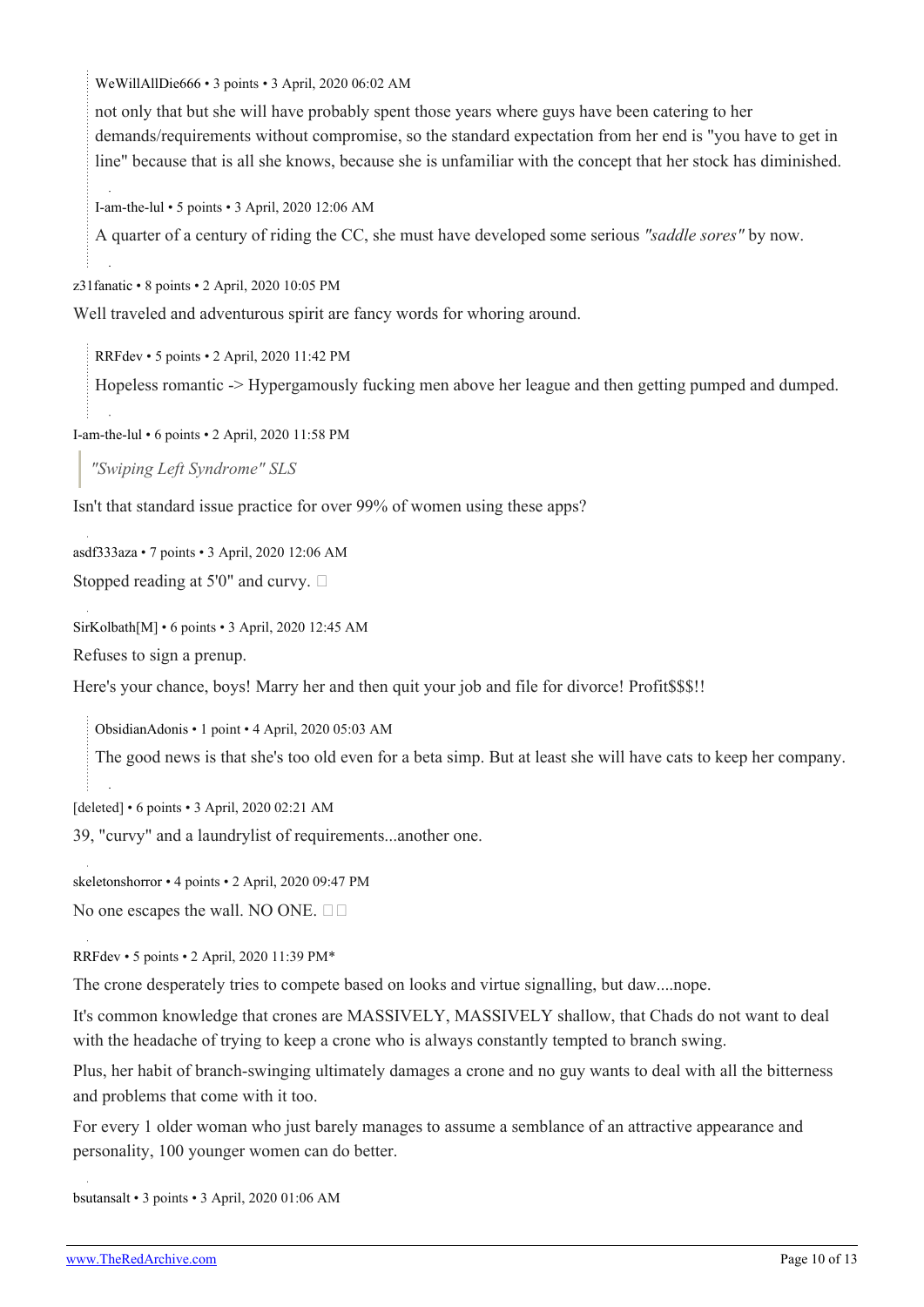Stunning. This is exactly the kind of woman who would have benefited greatly from hearing [this](https://youtu.be/Qu0F_jW7quE) 15-20 years ago. It's too late for her, but maybe her daughters nieces can avoid repeating her mistakes.

[deleted] • 2 points • 3 April, 2020 04:56 PM

can avoid repeating her mistakes

She is still competing with those women, so she'll sabotage their ability to get the men they are also interested in. Those younger women aren't interested in listening to anyone/thing but their own tingles while the State will take care of them and provide them the stability they would normally have to find from a good provider male.

RedPilling women seems to be a sunken cost fallacy. We want women to recognize their value so that they seek stable, long term relationships with men that make good provider males, but the value that men provide are already granted to women via the state welfare redistribution system. Since men chase after young, fertile women and can't be expected to give up their hormonal requirements for physical intimacy, then men will always attempt to offer what women are looking for. RedPilling women ends up attempting to change older women's mind after the damage of not getting precisely what they want has already been done while young women already have the power to get what they want, they just don't want boring provider traits the State has already fulfilled. It is only when getting everything they wanted doesn't materialize into getting what they expected to get in the future that they turn to other tactics to game the system in their favor again. But men aren't fooled by older women and the most those spinsters can hope for is to get a desperate man who they resent.

In summary, there is no point to showing women the perils of riding the Carousel, but instead to show men the result of having them already done that. Women will get in line when they have no other option, when the chips are down and StateWelfare Inc. has closed it's already bankrupted doors. The writing is on the wall, but women aren't reading until they slam into it.

### [bsutansalt](https://old.reddit.com/user/bsutansalt) • 2 points • 3 April, 2020 05:33 PM\*

the value that men provide are already granted to women via the state welfare redistribution system

That and the fact women can make their own money, pay for their own houses, etc. The paradox of course is that many, if not most, don't actually want that life. The irony is that most don't often recognize this until they've hit the wall of course, and for many by then it's too late. As they talked about in the video, by the time women get into their mid-30s or later, the guys still available aren't the ones they *desire*, but rather are the leftovers women across the board have discarded in life, MGTOWs by choice and widowers not included.

In summary, there is no point to showing women the perils of riding the Carousel, but instead to show men the result of having them already done that. Women will get in line when they have no other option, when the chips are down and StateWelfare Inc. has closed it's already bankrupted doors. The writing is on the wall, but women aren't reading until they slam into it.

We agree that things won't fundamentally change until the state stops usurping men's roles in society as the father and husband. I'm talking the end of WIC, child support being needs tested with both parents responsible for HALF of whatever amount the state arrives at, no more alimony, welfare like section 8 housing--gone. When those kinds of changes occur the women we see right now, today thanks to this virus, who are looking around thinking to themselves holy shit, no time to waste, imagine that being scaled up at the macro level for decades. Women would be climbing over each other to marry early and forgot the cock carousel.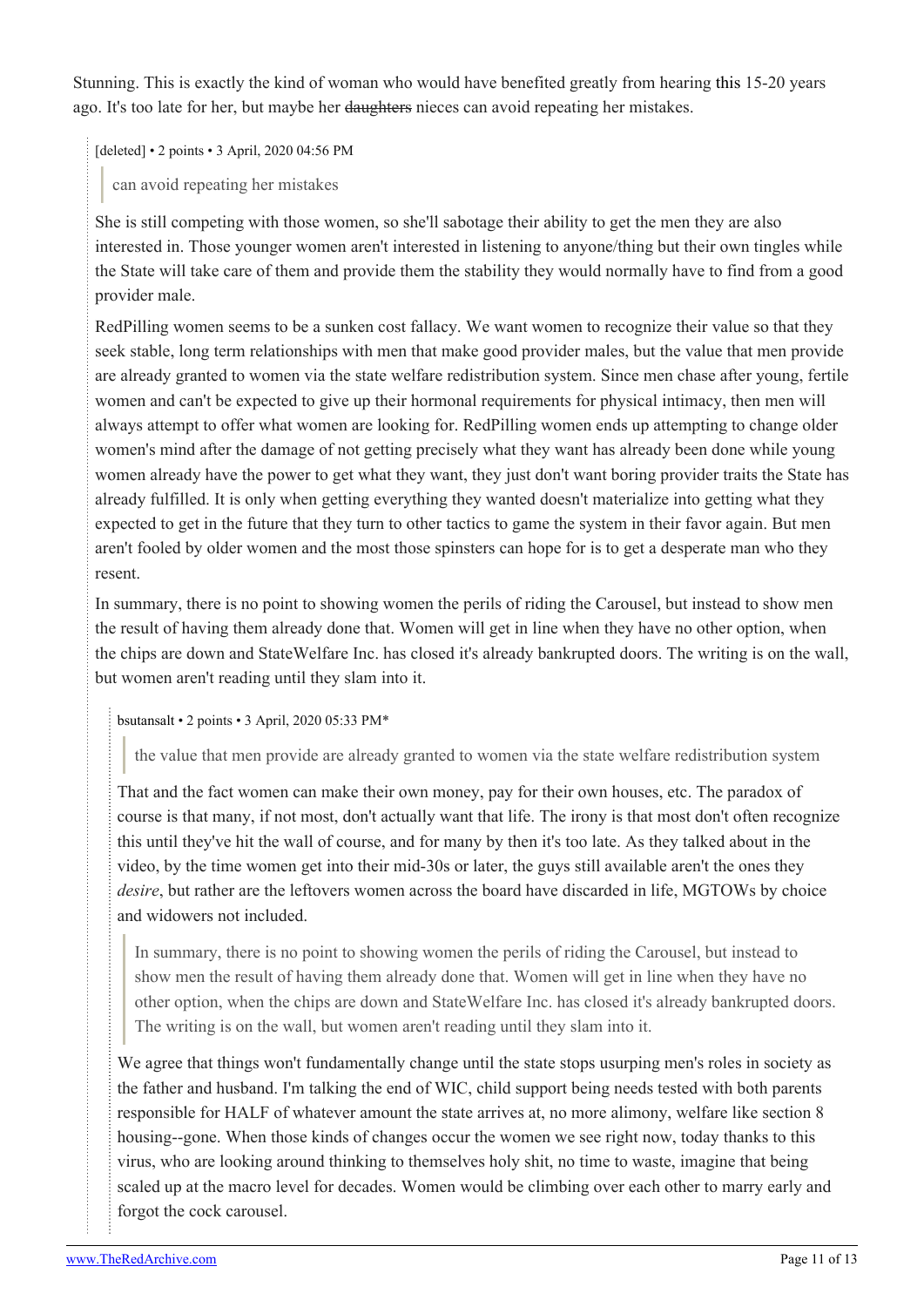Tear out the welfare rot root & stem and society will change for the better in no time flat. Some women will have a hard time, and their kids might go hungry until those women get their shit together, but charities can step in to fill the gap until women as a class, single mothers especially, get their act together. THEN AND ONLY THEN will those women serve as proper examples to others of what NOT to do.

[deleted] • 1 point • 6 April, 2020 04:20 PM

It appears that we are in complete agreement here about the A) problem and B) solution. After having contemplated this for a few days, I am curious why this isn't being discussed more in RPW. There is almost no way to tell a woman to seek men for security and stability over the state because they are driven to extract resources from anywhere they can. They don't have the logical faculties to decide their own merits for the things they want and need which is partly why they take advantage and exploit men when men allow them to.

TRP and MGTOW are the response to female liberation and privilege. So what is RPW the response to in the same environment? Wouldn't that be a response required for a patriarchal society?

My apologies if this is off topic, but I would like to contribute there, only I haven't been able to wrap my mind around helping women who are already taken care of, often over the expense of hard working men that aren't.

[TheApricotCavalier](https://old.reddit.com/user/TheApricotCavalier) • 3 points • 3 April, 2020 01:53 AM

Wow, she dreams on a different level from most. What a catch.

[jimmyjoejimbob](https://old.reddit.com/user/jimmyjoejimbob) • 2 points • 3 April, 2020 02:31 PM

Do you like the taste of beer?  $N<sub>0</sub>$ 

That's going to be a no from me too lady.

[ToshinRaiizen](https://old.reddit.com/user/ToshinRaiizen) • 2 points • 3 April, 2020 10:15 PM

I'm 7 inches taller than her and that wouldn't be enough for Ms. Hopeless.

[Mikhail\\_Popkov\\_100](https://old.reddit.com/user/Mikhail_Popkov_100) • 1 point • 4 April, 2020 05:44 PM

It's all so tiring. Seeing the same bullshit over and over again.

Currently suffering from Swiping Left Syndrome (SLS)

She admits to not wanting the guys that want her. She created her own problem and now she's complaining about the problem that she created for herself. Women have no accountability and can never take responsibility for anything.

[Faylum1](https://old.reddit.com/user/Faylum1) • 1 point • 5 April, 2020 12:27 PM

If you guys wana see some train wrecks that would keep these forums flowing for years sign up to PoF (plenty of fish) in Ireland and be prepared for some of THEE most disgraceful women you are ever likely to encounter. I shit you not it is a fucking nightmare.

[madwilliamflint](https://old.reddit.com/user/madwilliamflint) • 1 point • 7 April, 2020 06:54 PM

Eh. She's not bad. She just let time get away from her.